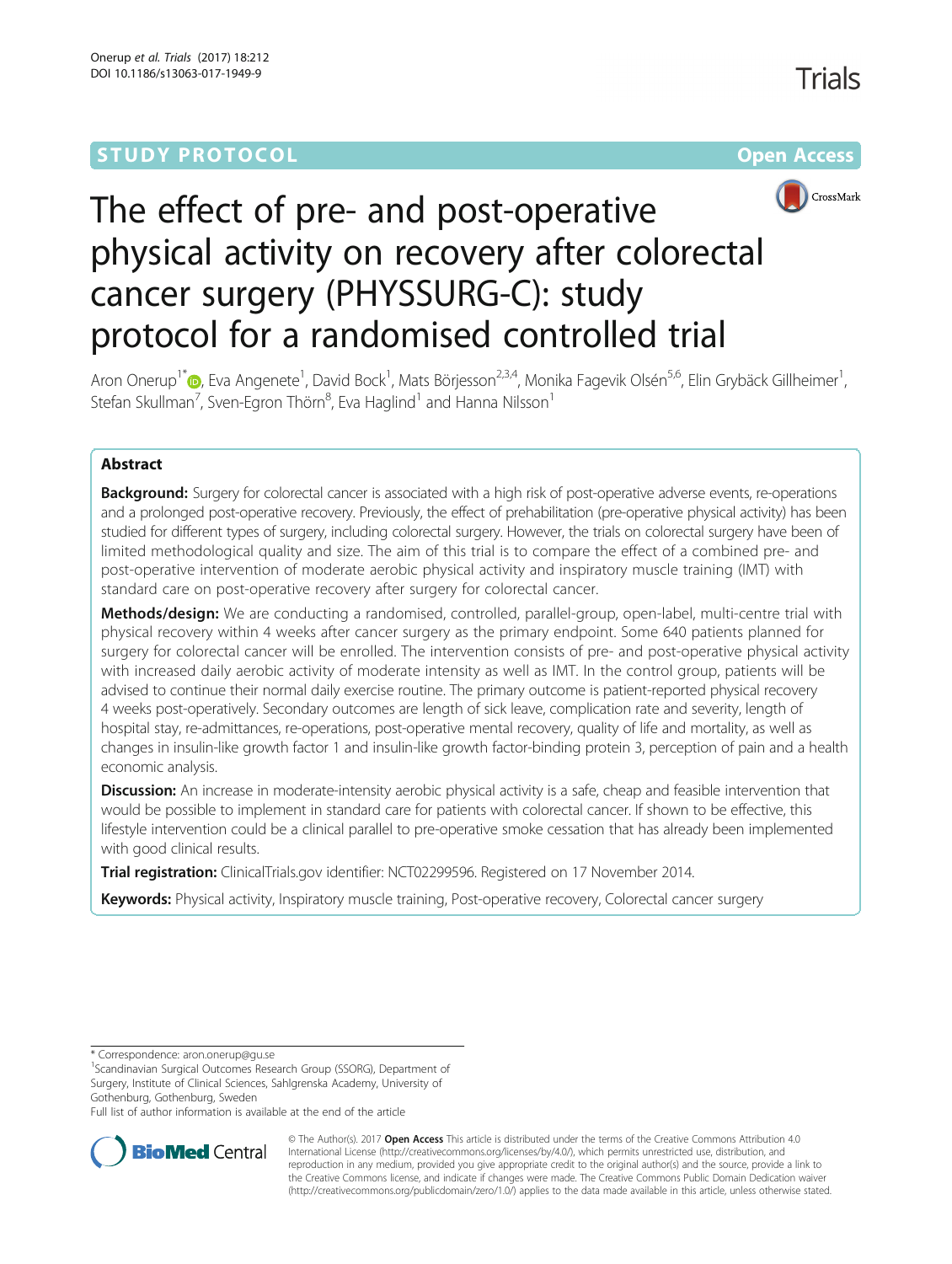## Background

All surgical procedures are followed by a phase of postoperative recovery, which typically includes both individual distress and consumption of health care resources. Recovery after colon and rectal cancer surgery is known to include a high level of post-operative adverse events, with reported rates up to 35%, re-operation rates of around 10% and 30-day mortality of around 2% [\[1](#page-7-0)–[3](#page-7-0)]. The Swedish National Board of Health and Welfare estimates that, without complications, most patients with colon cancer return to normal function within 4–6 weeks post-surgery, whereas rectal cancer patients require a longer time to recover, up to  $6-8$  weeks [[4, 5\]](#page-8-0).

Prospective observational studies have shown that physical activity before and after a colorectal cancer diagnosis as well as after treatment is associated with better survival [[6](#page-8-0)–[8](#page-8-0)]. This is plausible because the multiple effects of physical activity include effects on endurance, strength and functional capacity; mental and stress-related health and quality of life (QoL) [\[9](#page-8-0)]; immune function [\[10](#page-8-0)]; and cardiovascular morbidity and mortality [[9\]](#page-8-0). Possibly contributing mediators of this effect include insulin-like growth factor (IGF)-1 and insulin-like growth factor-binding protein (IGFBP)-3 [\[11, 12](#page-8-0)]. Researchers in one small randomised controlled trial (RCT) reported effects of post-operative physical activity on the IGF axis with a significant increase in IGF-1 and IGFBP-3 in stages II–III colorectal cancer survivors [[13](#page-8-0)], which could be of benefit for the patient.

In previous studies evaluating prehabilitation with preoperative physical activity before colorectal cancer surgery [[14](#page-8-0)–[17](#page-8-0)], researchers reported effects on functional exercise capacity, but their studies did not have enough power to detect any effects on adverse events or recovery. In one study, researchers found positive effects on walking capacity in the group performing the 'sham' intervention, consisting of walking, compared with the group that performed more intense physical activity [\[14\]](#page-8-0), probably partly due to lower compliance with more intense activity. Authors of a recent systematic review of prehabilitation before colorectal cancer surgery concluded that there is currently no clear evidence that an improvement in fitness translates into improved peri- and post-operative outcomes. It was further concluded that further adequately powered RCTs are needed to investigate whether pre-operative exercise improves post-operative morbidity and mortality [\[18\]](#page-8-0). Authors of another recent systematic review on prehabilitation and abdominal cancer surgery concluded that previous trials in this area suffer from methodological heterogeneity [\[19\]](#page-8-0). All trials in their systematic review had functional capacity measures as their primary outcome measures. In a third recent systematic review on prehabilitation and abdominal surgery, it was concluded that prehabilitation appears to decrease post-operative complications after abdominal

surgery but that more high-quality studies are needed [\[20](#page-8-0)]. To summarise, there have been several trials assessing the effect of prehabilitation and abdominal surgery, but they have been of relatively small size, and their primary outcome measures have been to assess the effect on functional capacity measures rather than on outcome measures of clinical post-operative recovery.

There are other areas of surgery where there is evidence of positive effects from pre-operative physical activity (e.g., thoracic surgery) [[21](#page-8-0)–[24\]](#page-8-0). Inspiratory muscle training (IMT) is one type of physical activity that has been found to be successful in reducing post-operative pulmonary complications and hospital length of stay [[22](#page-8-0)].

Our hypothesis to be tested in the present study is that individuals receiving an intervention aimed at increasing their pre- and post-operative level of physical activity of moderate intensity will experience faster post-operative recovery in comparison with standard care. The primary aim of this study is to investigate whether a training programme with intensified physical activity and IMT prior to and after surgery for colorectal cancer enhances post-operative recovery assessed as patient-reported physical recovery in comparison with control subjects. Secondary aims are to investigate the effect of the training programme on sick leave, adverse events, hospital length of stay, resumption of QoL, re-operations, re-admittances, post-operative mental recovery, mortality, IGF-1, IGFBP-3, experienced pain and health economics in comparison with control subjects.

#### Methods/design

This study is a randomised, controlled, parallel-group, open-label, multi-centre trial. The primary endpoint is physical recovery 4 weeks after surgery. The locations of the study are university and county hospitals in Sweden that regularly perform colorectal surgery. At the moment, two hospitals participate in the study, but more centres may be added. A list of study sites can be obtained from the corresponding author. Eligible participants are all patients aged 20 years or older scheduled for elective colorectal cancer surgery in the participating hospitals during the inclusion period. Informed consent forms will be signed and dated prior to conduct of any study-specific procedures. Exclusion criteria are emergency surgery, local surgery such as transanal endoscopic microsurgery, cytoreductive surgery and subsequent hyperthermic intraperitoneal chemotherapy, as well as patients unable to understand information given or who are considered unable to perform study-specific procedures.

#### Groups

The intervention and control groups will differ with regard to both pre- and post-operative care in the outpatient setting. During the hospital stay, both groups will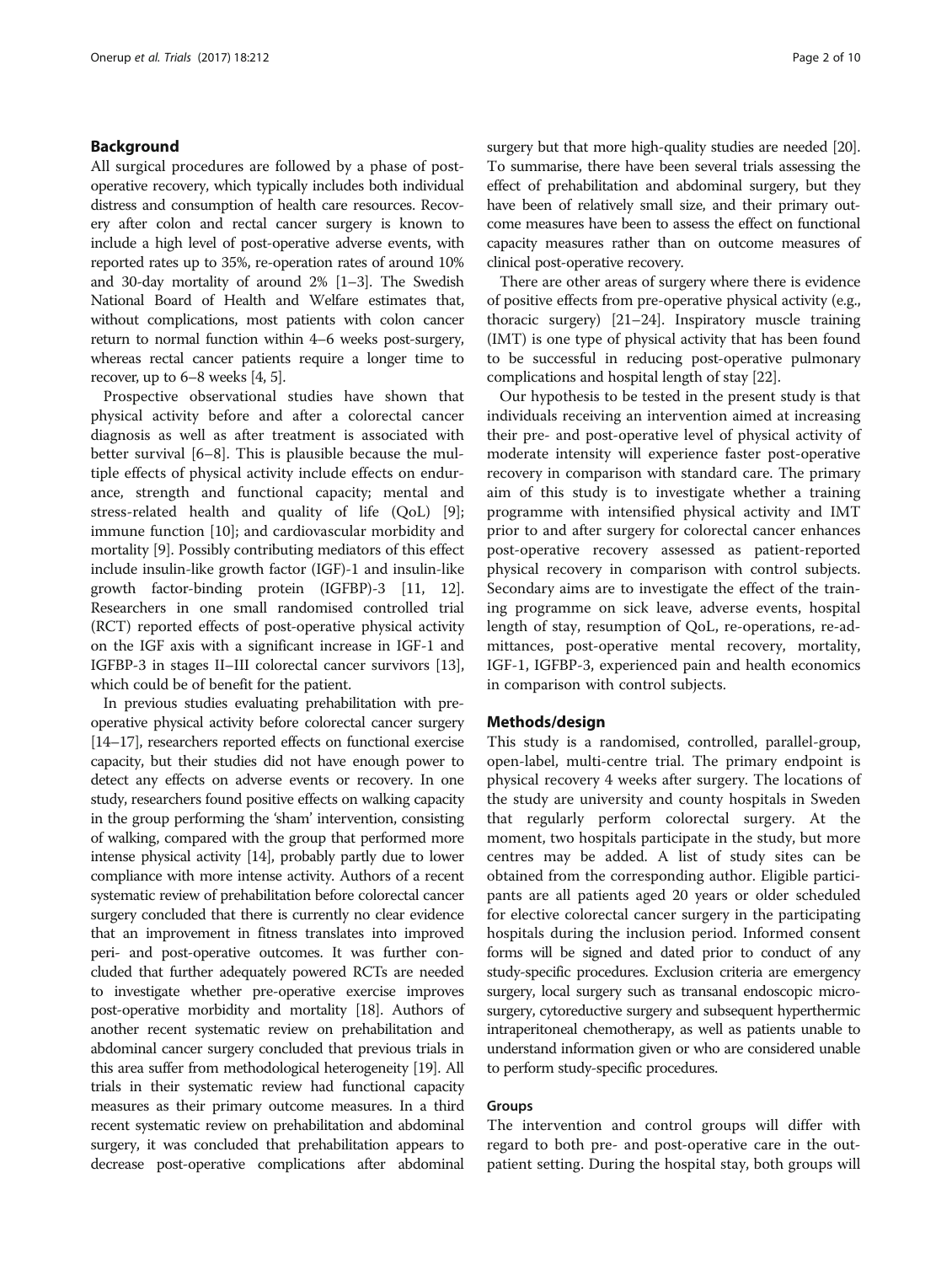be treated according to standard care. In the intervention group, patients perform the following intervention preoperatively during 2 weeks  $\pm$  4 days:

- Thirty minutes of daily aerobic exercise added to the normal daily exercise routine of each patient: The type of aerobic exercise is chosen by the patient, and the exercise is performed in the home environment. The level of exercise should produce shortness of breath, but the patient should be able to talk without much effort, corresponding to relative medium-intensity activity for the individual, according to Borg's Rating of Perceived Exertion Scale [[25](#page-8-0)].
- $\bullet$  *IMT*: The patient's maximal inspiratory pressure (MIP) is assessed by a physiotherapist at residual volume with a MicroRPM respiratory pressure meter (CareFusion, Höchberg, Germany). The assessment is performed with the patient sitting, and the best result of at least three is noted [[26](#page-8-0)]. The IMT is performed with a Threshold IMT device (Philips Respironics, Eindhoven, The Netherlands). Starting with a resistance of 30% of MIP, the patient is instructed on how the resistance can be increased if needed. The patient is instructed to perform 30 breaths two times, twice daily.

During hospitalisation post-surgery, patients in both groups receive standardised information from a physiotherapist starting on the first day after surgery, including breathing exercises with positive expiratory pressure by mouthpiece (open procedures) or deep breaths (laparoscopic procedures) every 2 h during the daytime, as well as early and frequent mobilisation. The including hospitals may adhere to different extents to the Enhanced Recovery After Surgery (ERAS) protocol [\[27\]](#page-8-0), but they are instructed to treat all patients according to local routine, regardless of randomisation allocation. The hospital's adherence to the ERAS protocol will be reported. Hospital staff are not actively informed about the patient's allocation.

Post-operatively, from the time of discharge from hospital and for four weeks, patients in the intervention groups perform the following:

• Thirty minutes of daily exercise added to the normal daily exercise routine of each patient: The level of exercise should produce shortness of breath, but the patient should be able to talk without much effort [\[25](#page-8-0)].

A research nurse will contact patients in the intervention group by phone 1 week into the pre-operative intervention and 3 weeks into the post-operative intervention to ascertain that the physical activity and IMT are progressing as planned, with possibility for modifications. To improve and monitor adherence to the intervention, all patients in

the intervention group fill in an exercise diary on a daily basis pre-operatively as well as up to 4 weeks after discharge from hospital, where instructions are clearly outlined for the intervention group. In the control group, patients will be advised to continue their normal daily exercise routine. Patients in the control group will receive a similar diary where they will register their physical activity, but without specified goals or instructions.

## **Outcomes**

The primary endpoint is physical recovery as measured by patient-reported experienced physical recovery. Patient-reported physical recovery will be assessed by questionnaires 4 weeks and 1 year post-operatively, with the question, "To what extent do you feel fully physically recovered"? Answering categories are 0%, 25%, 50%, 75% and 100%. This question has been validated face-to-face and has previously been used in several cohort studies [[28](#page-8-0)–[30\]](#page-8-0).

Secondary endpoints are as follows:

- Sick leave: This will be measured by length and degree of sick leave, for all causes, during the first year post-operatively.
- Adverse events classified according to the Clavien-Dindo classification of surgical complications [[31](#page-8-0)] within the first 90 days post-operatively: These will be reported as the number of complications grade O-IIIa and IIIb-V. We will also report information gained from the comprehensive complications index for all patients, which is derived from the Clavien-Dindo classification [[32](#page-8-0)].
- Length of hospital stay
- Post-operative recovery of QoL measured with several instruments pre-operatively and 4 weeks and 1 year post-operatively: Quality-adjusted life-years (QALYs) will be possible to calculate because EQ-5D is included in the questionnaire [[33](#page-8-0)].
- Re-operations and re-admittances within the first 12 months after primary surgery: All forms of surgery and all re-admissions to hospital will be registered.
- Patient-reported experienced mental recovery 4 weeks and 12 months post-operatively, used in previous observational cohort studies [[28](#page-8-0)–[30\]](#page-8-0)
- Post-operative all-cause and cancer-specific mortality, measured at 3 and 5 years
- Changes in IGF-1, IGFBP-3 and glycated haemoglobin (HbA1c) levels from baseline to time of surgery (IGF-1 and IGFBP-3) and 4–6 weeks after surgery (all): These will be determined for a subgroup of the patients and analysed prior to the rest of the outcomes.
- Post-operative pain measured with Brief Pain Inventory–Short Form (BPI-SF): This will be measured 4 weeks and 12 months post-operatively [\[34\]](#page-8-0).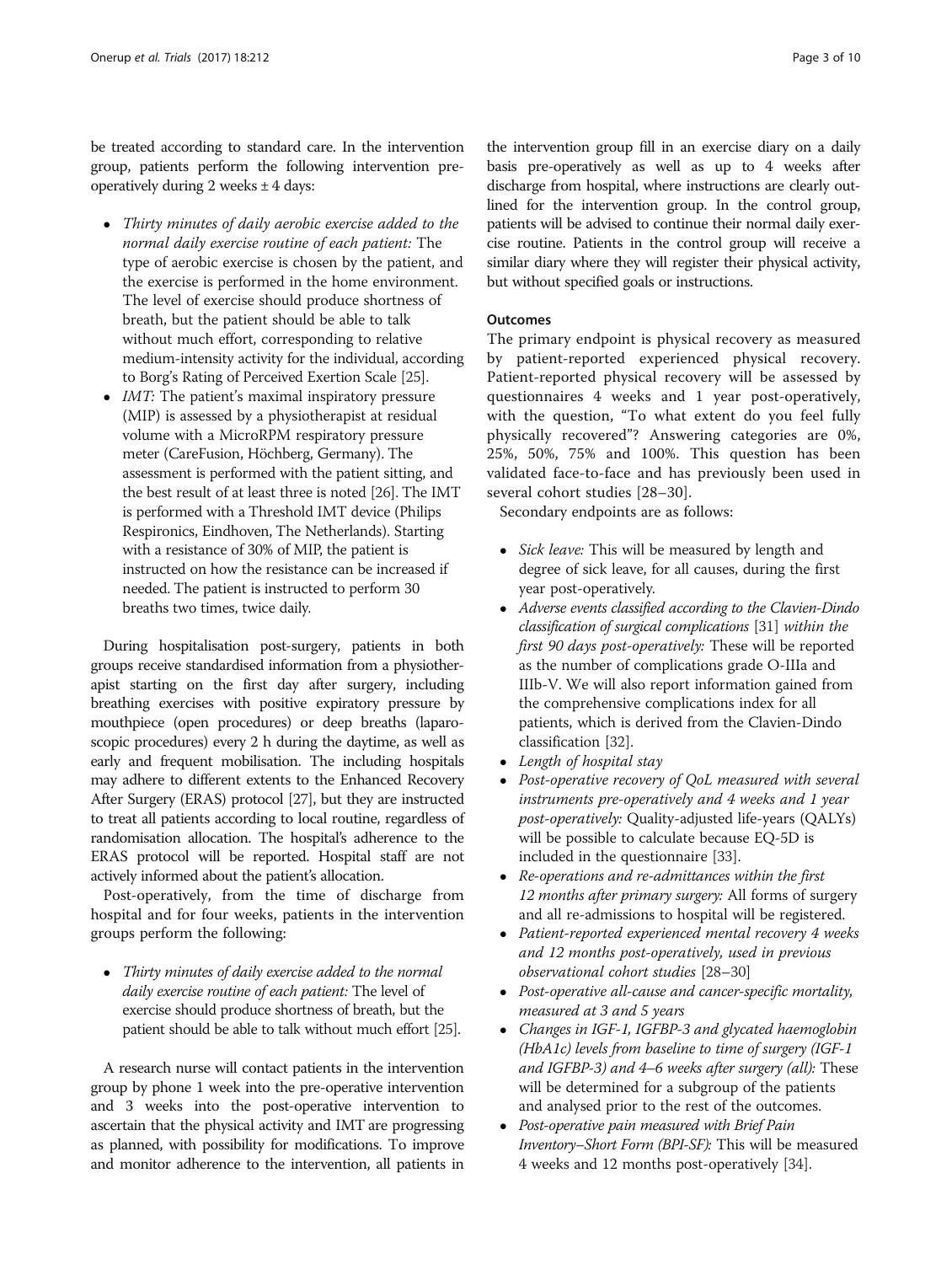• Health economic analysis of resource consumption 12 months post-operatively: This will be performed separately, depending on other outcomes.

## Questionnaires used in this study

The pre- and post-operative questionnaires (4 weeks and 12 months post-operatively) in this study are composed mainly of the following well-established questionnaires:

- The International Physical Activity Questionnaire  $(IPAQ)$  [[35](#page-8-0)]: a validated questionnaire for assessing level of physical activity that consists of seven questions
- Saltin-Grimby Physical Activity Level Scale [[36](#page-8-0)]: A single question that has been shown to have high validity and reliability, being associated with cardiovascular risk factors [[37](#page-8-0), [38\]](#page-8-0), morbidity [[39](#page-8-0), [40](#page-8-0)] and mortality [[41](#page-8-0)]
- RAND-36, also known as the 36-item Short Form Health Survey, or SF-36 [[42](#page-8-0)]: A health profile survey with high clinical validity [[43](#page-8-0)] that consists of 11 questions with several sub-questions and a total of 36 items
- Health-related OoL: Assessed with the wellestablished form EQ-5D [\[44](#page-8-0)], which consists of six questions; this can also serve as a basis for calculating QALYs [\[33](#page-8-0)]
- Sense of coherence: Questions for assessing how individuals experience themselves in relation to their environment [\[45\]](#page-8-0), assessed with 29 questions
- Alcohol Use Disorders Identification Test alcohol consumption questions (AUDIT-C) [\[46](#page-9-0)]: Alcohol use is assessed using this instrument, which is a screening tool for problem drinking and consists of three questions.
- *Pain:* Assessed using the BPI-SF questionnaire [[34](#page-8-0)], consisting of 15 questions regarding different aspects of pain

## Allocation

A research nurse will perform enrolment and the electronic randomisation. The trial is an open-label study because neither patients nor research nurses nor physiotherapists can be blinded. However, registration regarding complications, hospital length of stay, reoperations, re-admittances, mortality and sick leave will be blinded. The nurses and surgeons responsible for providing care during the hospital stay are not actively informed about allocation. Randomisation will be performed as block randomisation with a 1:1 allocation and a block size that will be unknown to study personnel. To ensure good balance of participant characteristics in each group, randomisation will be stratified with regard to surgical method (laparoscopic versus open), tumour site and pre-operative treatment (colon, rectum with/without radiotherapy), and study centre. Randomisation numbers (patient numbers) will be assigned strictly sequentially as patients become eligible for randomisation. The assigned group is automatically generated and cannot be changed retrospectively.

The screening log and randomisation process is part of an electronic clinical record form in which inclusion and exclusion criteria are noted, as well as information needed for stratification. All patients planned for elective colorectal surgery at participating hospitals are included in the screening log. Patients excluded will be included in the screening log with information on age, sex and reason for exclusion.

## Sample size

On the basis of previous observational data on recovery after surgery for colon cancer in Swedish patients, an initial sample size was calculated as 370 patients. Previous knowledge about the possible effect of this type of physical activity is scarce, however, and the assumptions underlying the sample size were associated with uncertainty. An interim sample size recalculation was decided to be performed after 6 months of follow-up data were available for the first 100 patients. The aim of the analysis was to obtain preliminary estimates of the rates of the two primary outcome measures—patient-reported physical recovery and sick leave—in the groups, as well as an effect size to enable a sample size re-estimation.

An external independent data monitoring committee consisting of two physicians and a statistician performed the interim analysis on data where information about the true type of intervention was concealed. After 100 patients were included, 77 patients had data on physical recovery 4 weeks post-operatively, with 49% and 37% feeling highly physically recovered in the two groups (i.e., a relative difference of 32%). For true rates of these magnitudes, a difference will be detected with 80% power using a total of 640 patients and a two-sided test with a 2.5% significance level (Bonferroni adjustment for interim look). After the interim analysis, sick leave was no longer considered a primary outcome measure, and physical recovery remained the sole primary outcome measure. The study is planned to continue until 640 patients are included, given the observed frequency of withdrawn consent and other reasons for discontinuation.

Given the nature of the intervention, with no anticipated serious side effects, and with patients generally willing to do what they can to improve their cancer prognosis, we assume that the rate of enrolment of patients will be high. All medical staff working in participating departments of surgery will receive information about the study to further enhance possibilities of adequate participant enrolment. All patients planned for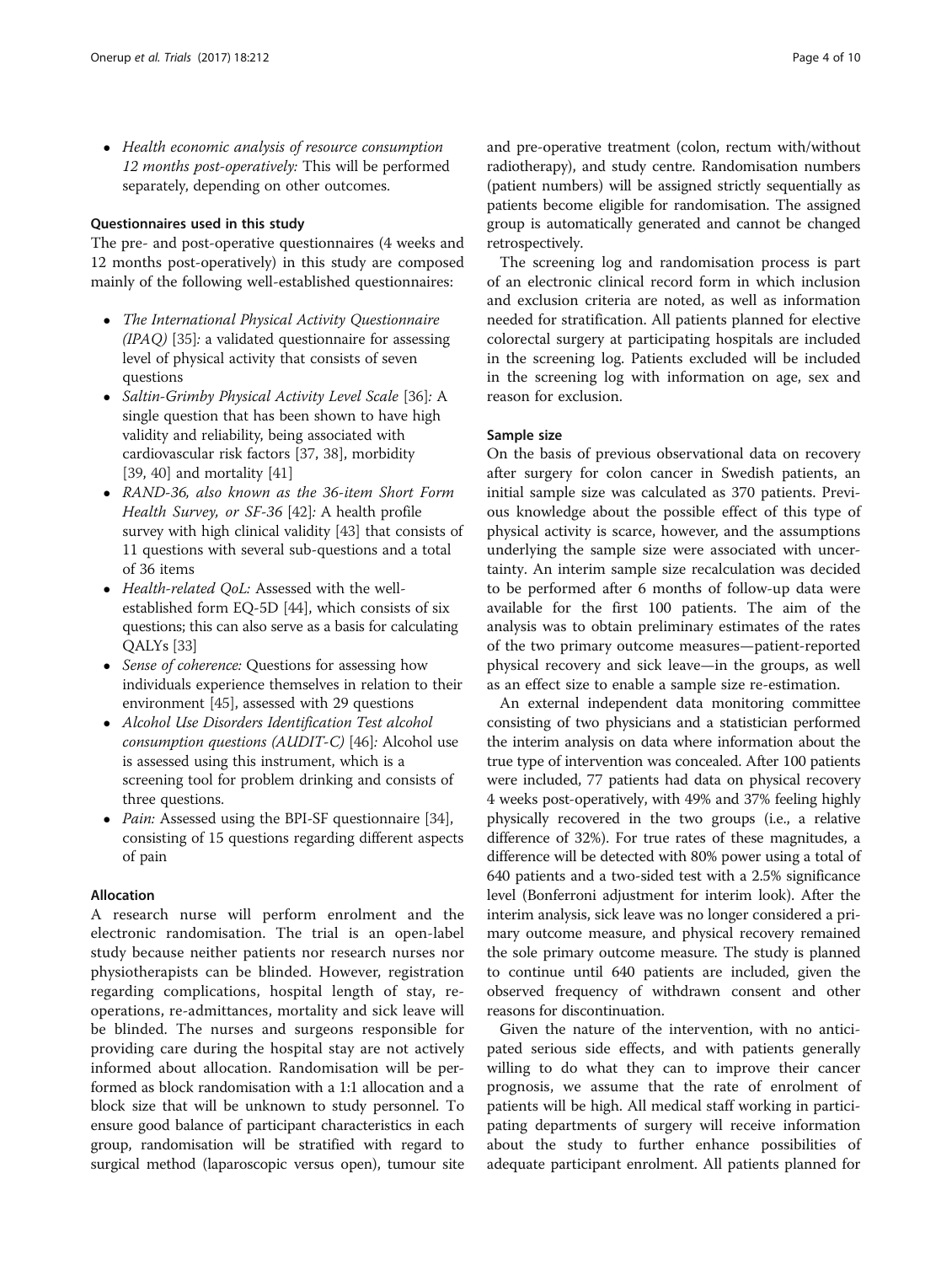colorectal cancer surgery at participating hospitals will receive a telephone call with oral information as well as written information about the study before their preoperative visit, as well as oral information provided by a research nurse at their pre-operative outpatient visit.

## Data collection

Data collection will be performed at the following times:

- The pre-operative case report form (CRF) is filled out by a nurse using data collected at inclusion. This includes characteristics of importance for postoperative recovery, such as weight; length; and basic clinical information such as haemoglobin, leucocyte count, C-reactive protein (CRP), serum albumin, serum creatinine and analyses of circulating levels of IGF-1, IGFBP-3 and HbA1c (see below). It also includes data on pre-operative MIP (measured as centimetres of water) for patients in the intervention group.
- IGF-1 and IGFBP-3 will be analysed at inclusion, before the start of anaesthesia and 4–6 weeks postoperatively in a sub-group of patients. IGF-1 will be analysed using an IDS-iSYS (Immunodiagnostic Systems, Tyne & Wear, UK), and IGFBP-3 will be analysed using an IMMULITE 2000 XPi (Siemens Medical Solutions, Malvern, PA, USA). HbA1c will be analysed before the intervention and 4–6 weeks post-operatively in a sub-group of approximately 80 patients at one hospital. Analysis of HbA1c is conducted by high-performance liquid chromatography (ion exchange liquid chromatography) with the Mono-S 5/50 GL Tricorn column (GE Healthcare Bio-Sciences, Uppsala, Sweden).
- At discharge from hospital, a CRF is filled out with information on hospital length of stay, possible time of stay in the intensive care unit, blood transfusions, post-operative haemoglobin, leucocyte count, CRP and destination after discharge.
- Patient files will be examined to classify adverse events according to the Clavien-Dindo classification of surgical complications [[47\]](#page-9-0) for the first 90 days post-operatively by one or two doctors per site without access to group denomination for each patient.
- All included patients will be asked to fill out questionnaires at inclusion, 4 weeks postoperatively and 12 months post-operatively. These will include the following validated questionnaires: IPAQ [[35](#page-8-0)], Saltin-Grimby Physical Activity Level Scale [[36](#page-8-0)], RAND-36 [\[42](#page-8-0)], EQ-5D [[44](#page-8-0)], sense of coherence [[48](#page-9-0)], general QoL questions from previously used questionnaires [\[49](#page-9-0), [50](#page-9-0)], AUDIT-C [[46](#page-9-0)], BPI-SF [\[34\]](#page-8-0), pack-years of smoking and questions about patients' perceived level of recovery, re-admittances and re-operations.
- Data will be retrieved from the Swedish Social Insurance Agency regarding length, degree and reason for sick leave during the first 12 postoperative months. Patients in occupation or seeking work will be offered 3 weeks of sick leave at hospital discharge. A prolongation by 1 week at a time until visit at the outpatient clinic will be granted at the request of the patient by way of a telephone call to an answering machine.
- Clinical data and TNM classification will be retrieved from the Swedish National Colorectal Cancer Registry, in addition to data on mortality 3 and 5 years post-operatively.
- Complications and adverse events due to the intervention will be registered and analysed.

For participant time lines, see Fig. [1](#page-5-0). For a Standard Protocol Items: Recommendations for Interventional Trials (SPIRIT) diagram showing all data collection and the respective time points, see Fig. [2](#page-5-0). All CRFs and questionnaires (in Swedish) can be obtained from the corresponding author upon request. Patients who wish to be excluded from the study will be asked if data already collected may be analysed in the study.

#### Data management

All patients receive a study number, and the identification key is kept separately from the results database on a server at Sahlgrenska University Hospital. Data will be entered manually from paper CRFs into a central database on a server at Gothenburg University, where automatic back-up of server data as well as firewalls against external violation are present. A range check will be performed on applicable variables. Laboratory samples will be analysed locally. The occurrence of relevant protocol deviations will be determined and documented. Data verification and validation will be performed. When all data have been coded, validated, signed and locked, a clean file will be declared. A data manager will be responsible for the database.

#### Statistical methods

The primary analyses of patient-reported physical recovery as well as sick leave, length of hospital stay and complications will be analysed on an intention-to-treat basis with generalised linear models with group as fixed effects and stratification factors as covariates. Multiplicity correction will be performed to prevent inflation of the family-wise error rate. A detailed statistical analysis plan will be finalised before any data are analysed.

#### Data monitoring

Data will be continuously monitored by a research nurse to make sure that no problems have occurred with the CRFs or questionnaires.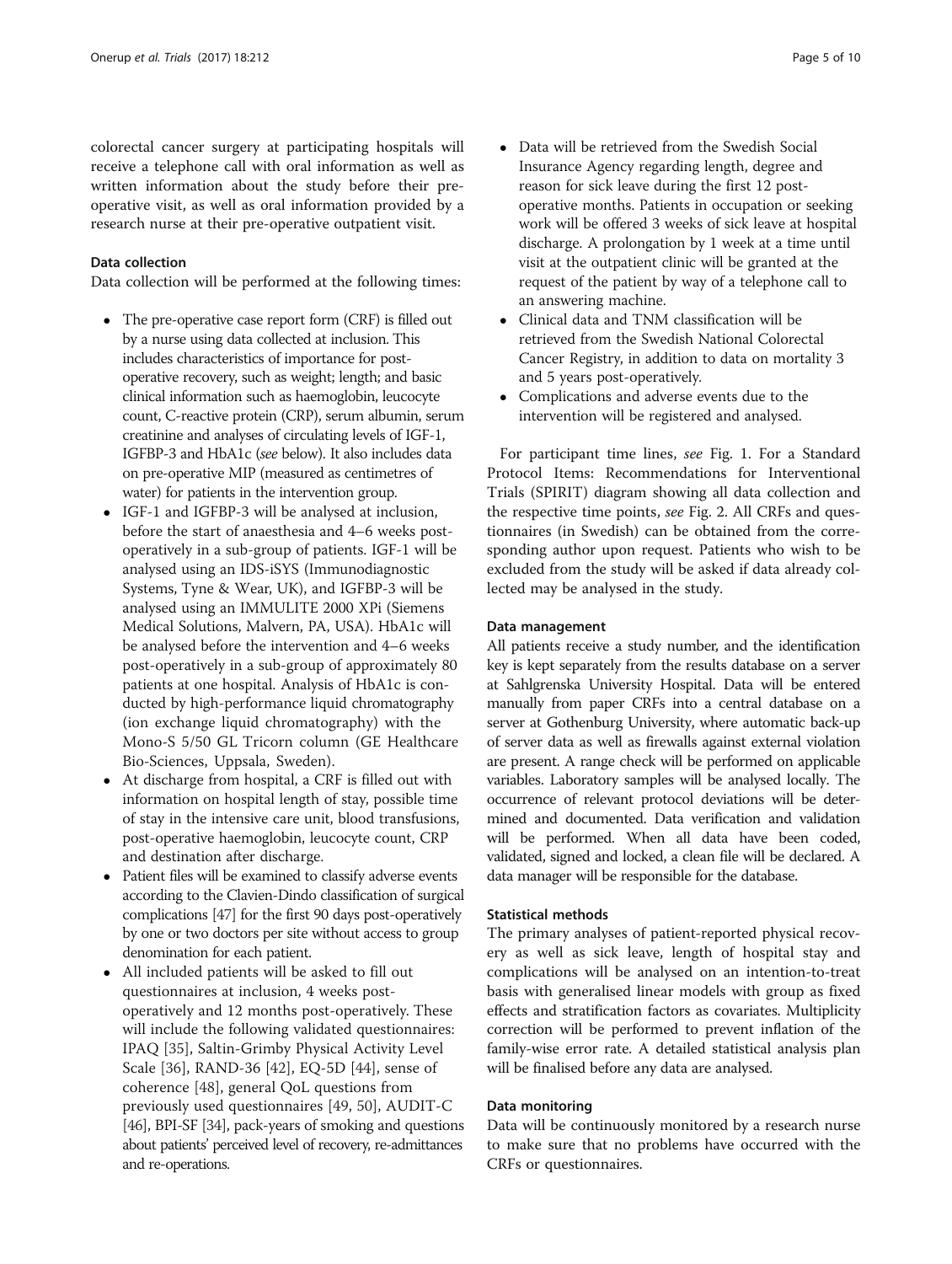

<span id="page-5-0"></span>

|                            | Enrol        | <b>STUDY PERIOD</b><br>Allo-<br>Post-allocation |                       |                           |               |                         |                | Close-                    |                                   |
|----------------------------|--------------|-------------------------------------------------|-----------------------|---------------------------|---------------|-------------------------|----------------|---------------------------|-----------------------------------|
| <b>TIMEPOINT</b>           | ment<br>$-1$ | cation<br>$\pmb{0}$                             | Surgery               | Dis-<br>charge            | Surg<br>$+4w$ | Dis-<br>charge<br>$+4w$ | Surg<br>$+90d$ | out<br>Surg<br>$+1y$      | Surg<br>$+3\,\overline{8}$<br>5 y |
| <b>ENROLMENT:</b>          |              |                                                 |                       |                           |               |                         |                |                           |                                   |
| Eligibility screen         | $\mathsf X$  |                                                 |                       |                           |               |                         |                |                           |                                   |
| Informed consent           |              | $\frac{x}{x}$                                   |                       |                           |               |                         |                |                           |                                   |
| Screening log              |              |                                                 |                       |                           |               |                         |                |                           |                                   |
| Randomization              |              | X                                               |                       |                           |               |                         |                |                           |                                   |
| <b>INTERVENTIONS:</b>      |              |                                                 |                       |                           |               |                         |                |                           |                                   |
| Pre-op intervention        |              |                                                 |                       |                           |               |                         |                |                           |                                   |
| Post-op intervention       |              |                                                 |                       |                           |               |                         |                |                           |                                   |
| <b>ASSESSMENTS:</b>        |              |                                                 |                       |                           |               |                         |                |                           |                                   |
| Demographics questionnaire |              | X                                               |                       |                           |               |                         |                | X                         |                                   |
| Hb, WBC, CRP               |              | $\boldsymbol{\mathsf{X}}$                       |                       | $\mathsf X$               |               |                         |                |                           |                                   |
| Max. insp. pressure        |              | X                                               |                       |                           |               |                         |                |                           |                                   |
| ASA classification         |              |                                                 | X                     |                           |               |                         |                |                           |                                   |
| ICU care                   |              |                                                 |                       | $\boldsymbol{\times}$     |               |                         |                |                           |                                   |
| <b>Blood transfusions</b>  |              |                                                 |                       | $\boldsymbol{\times}$     |               |                         |                |                           |                                   |
| Type of surgery            |              |                                                 |                       | X                         |               |                         |                |                           |                                   |
| TNM classification         |              |                                                 |                       |                           |               |                         | $\mathsf X$    |                           |                                   |
| Adherence to intervention  |              |                                                 |                       |                           |               |                         |                |                           |                                   |
| Serious adverse events     |              | Throughout the study period                     |                       |                           |               |                         |                |                           |                                   |
| Sense of coherence         |              | $\mathsf X$                                     |                       |                           |               |                         |                |                           |                                   |
| IPAQ & Saltin-Grimby       |              | $\boldsymbol{\mathsf{X}}$                       |                       |                           |               |                         |                |                           |                                   |
| Physical recovery          |              |                                                 |                       |                           | $\frac{x}{x}$ |                         |                | $_{\rm X}^{\rm X}$        |                                   |
| Sick leave                 |              |                                                 |                       |                           |               |                         |                | X                         |                                   |
| Post-op complications      |              |                                                 |                       | X                         |               |                         | X              |                           |                                   |
| Length of hospital stay    |              |                                                 |                       | $\boldsymbol{\mathsf{X}}$ |               |                         |                |                           |                                   |
| RAND-36, EQ5D & BPI-SF     |              | X                                               |                       |                           | $\mathsf X$   |                         |                | X                         |                                   |
| Re-operations              |              |                                                 |                       | $\mathsf{X}$              |               |                         | X              | $\boldsymbol{\mathsf{X}}$ |                                   |
| Re-admittances             |              |                                                 |                       |                           |               |                         |                | X                         |                                   |
| Mental recovery            |              |                                                 |                       |                           | $\mathsf X$   |                         |                | X                         |                                   |
| Mortality                  |              |                                                 |                       | $\times$                  |               |                         |                | $\times$                  | X                                 |
| IGF-1 & IGFBP-3 (subgroup) |              | $\times$                                        | $\boldsymbol{\times}$ |                           | $\mathsf X$   |                         |                |                           |                                   |
| HbA1c (subgroup)           |              | X                                               |                       |                           | $\mathsf X$   |                         |                |                           |                                   |

time points. Hb Haemoglobin, WBC White blood cells, ASA American Society of Anesthesiologists physical status, BPI-SF Brief Pain Inventory–Short Form, CRP C-reactive protein, HbA1c Glycated haemoglobin, IGF-1 Insulin-like growth factor 1, IGFBP-3 Insulin-like growth factor-binding protein 3, IPAQ International Physical Activity Questionnaire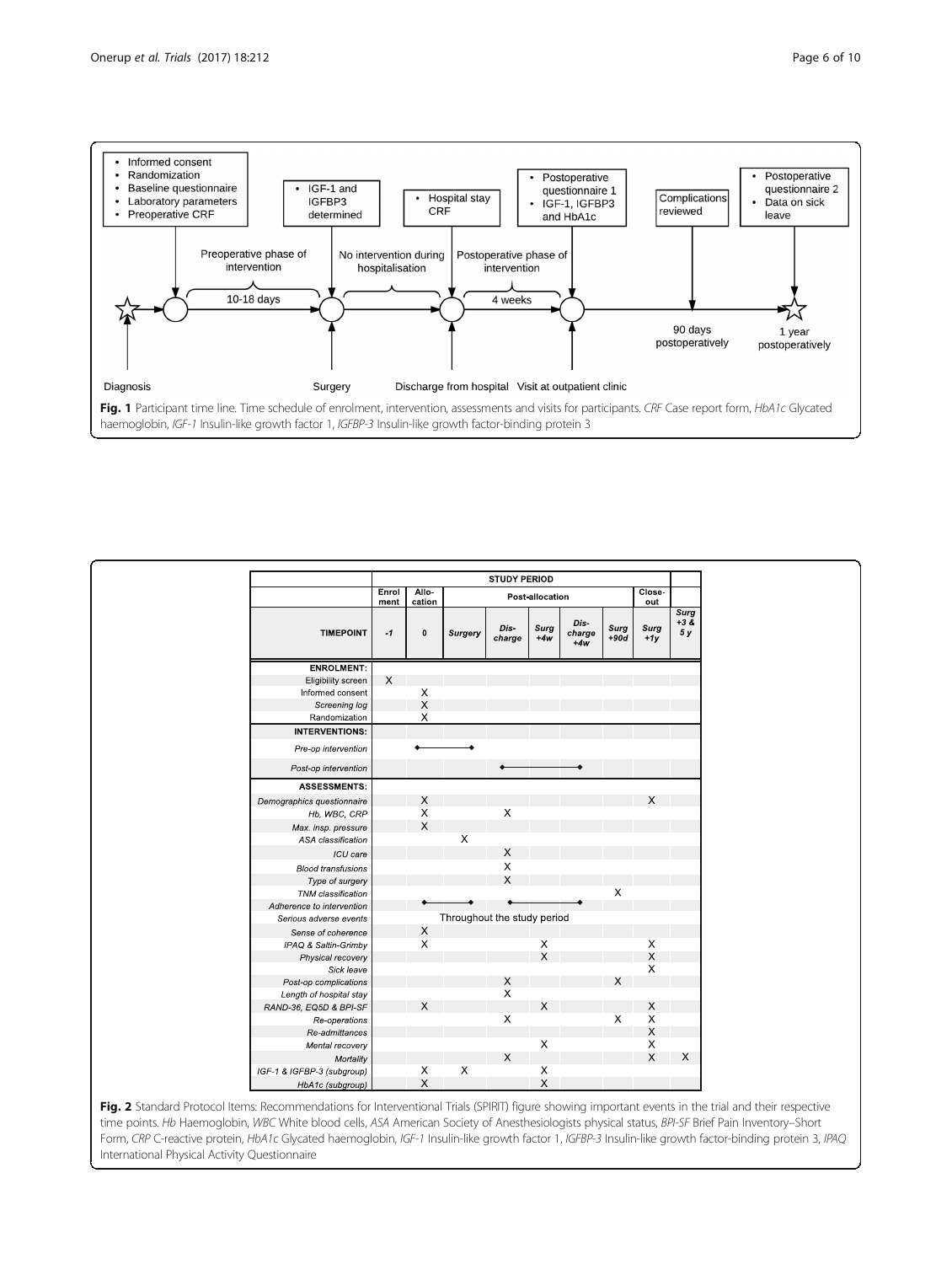#### Harms

The intervention is already recommended to the population as a whole [[51](#page-9-0)] and can be considered harmless. All complications and adverse events will be registered and analysed.

#### Auditing

A research nurse will monitor the study by randomly choosing included patients to assess at site visits.

## Dissemination policy

In agreement with the internationally accepted guidelines for authorship (International Committee of Medical Journal Editors), the members of the planning group who are active in planning, running, analysing and writing will be part of the writing committee. Publication of results will be in peer-reviewed scientific journals. Results will also be communicated through patient organisations and the media as well as at professional meetings.

#### **Discussion**

Pre-operative lifestyle interventions are receiving increased interest because of the multiple possible positive effects of physical activity [\[9](#page-8-0)]. In this study, we hypothesise that patients undergoing surgery for colorectal cancer will benefit from pre-operative physical activity for several reasons. Firstly, the patients are generally old, and a high proportion of the patients can be suspected to be physically active to a lesser degree than recommended [[52\]](#page-9-0), thereby having lower endurance capacity, strength and functional capacity than active individuals. Patients with poor functional capacity have a higher risk of a poor post-operative recovery [\[53](#page-9-0)]. Secondly, in parallel with their age, more of these patients can also be expected to have other diagnoses for which physical activity shows evidence of positive effects, such as hypertension, diabetes mellitus and hyperlipidaemia as well as established cardiovascular disease [\[9](#page-8-0)]. In addition, receiving a cancer diagnosis usually affects the mental wellbeing of the patient, and physical activity may possibly distract the patient's thoughts from the disease because it has established positive effects on stress-related and mental health [\[9](#page-8-0)]. A further possible effect could be an increased sense of control as in 'I do what I can to improve the outcome of the treatment'. Finally, there may be positive effects on the immune system that would be beneficial for postoperative recovery [\[10](#page-8-0)].

This is the first study of prehabilitation before colorectal surgery primarily aiming to include estimation of clinically relevant outcomes such as physical recovery, sick leave, hospital length of stay and adverse events. All patients in Sweden are covered by a national health insurance programme administered by the Swedish Social Insurance Agency. This, combined with accessible and reliable data on sick leave, makes length of sick leave/return to work one valuable measurement of recovery. Because almost 75% of patients with colorectal cancer have reached retirement age, another measure of physical recovery that reflects the effect of the intervention in the entire population is our primary outcome measure.

Authors of two recent systematic reviews of prehabilitation with physical activity prior to major abdominal surgery and colorectal cancer surgery have concluded that high-quality, adequately powered RCTs are needed in this field with the aim of assessing post-operative recovery, morbidity and mortality [\[18, 20](#page-8-0)]. They have also suggested other features, which are included in our study, namely:

- A study size of at least 400 patients [[18](#page-8-0)]<br>• Prehabilitation combined with the ERAS
- Prehabilitation combined with the ERAS protocol and use of the Clavien-Dindo classification system [\[20\]](#page-8-0)
- QoL as an outcome measure [[18](#page-8-0)]
- An intervention that is performed in a time span that corresponds to current lead times for cancer treatment (<4 weeks in the United Kingdom) [\[18\]](#page-8-0)
- An intervention that is tolerable to patients with colorectal cancer and suitable and effective for older patients (>75 years old) [\[18\]](#page-8-0)

Currently, there are at least six other ongoing trials of prehabilitation including physical activity before surgery for colorectal cancer registered with ClinicalTrials.gov. One is a pilot study in Canada assessing the effect of physiatry with several clinically relevant outcome measures as secondary endpoints, aiming to enrol 70 patients (ClinicalTrials.gov identifier: NCT02531620). Physiatrists are physicians who are medical experts in maximising a patient's overall ability to function well and live independently. Another Canadian RCT compares supervised physical activity combined with nutrition counselling and relaxation strategies before and after surgery with rehabilitation, with the 6-minute walk test as a primary outcome measure (ClinicalTrials.gov identifier: NCT02586701). The same researchers also have a small active trial with protein synthesis as the primary outcome measure (ClinicalTrials.gov identifier: NCT01919541) as well as an RCT in which they plan to enrol 120 patients with the aim of determining if a programme of physical activity, nutritional supplementation and relaxation techniques is effective at decreasing post-operative complications in patients with colorectal cancer, with complications assessed within 30 days as the primary outcome measure (ClinicalTrials.gov identifier: NCT02502760). In a trial in Switzerland with the aim of determining whether a combined cardiorespiratory and strengthening training prior to colorectal surgery decreases the rate of surgery-related complications, comprehensive complication index within 30 days is the primary outcome measure, and the researchers plan to enrol 112 patients (ClinicalTrials.gov identifier: NCT02746731). The aim of a Norwegian study is to investigate whether pre-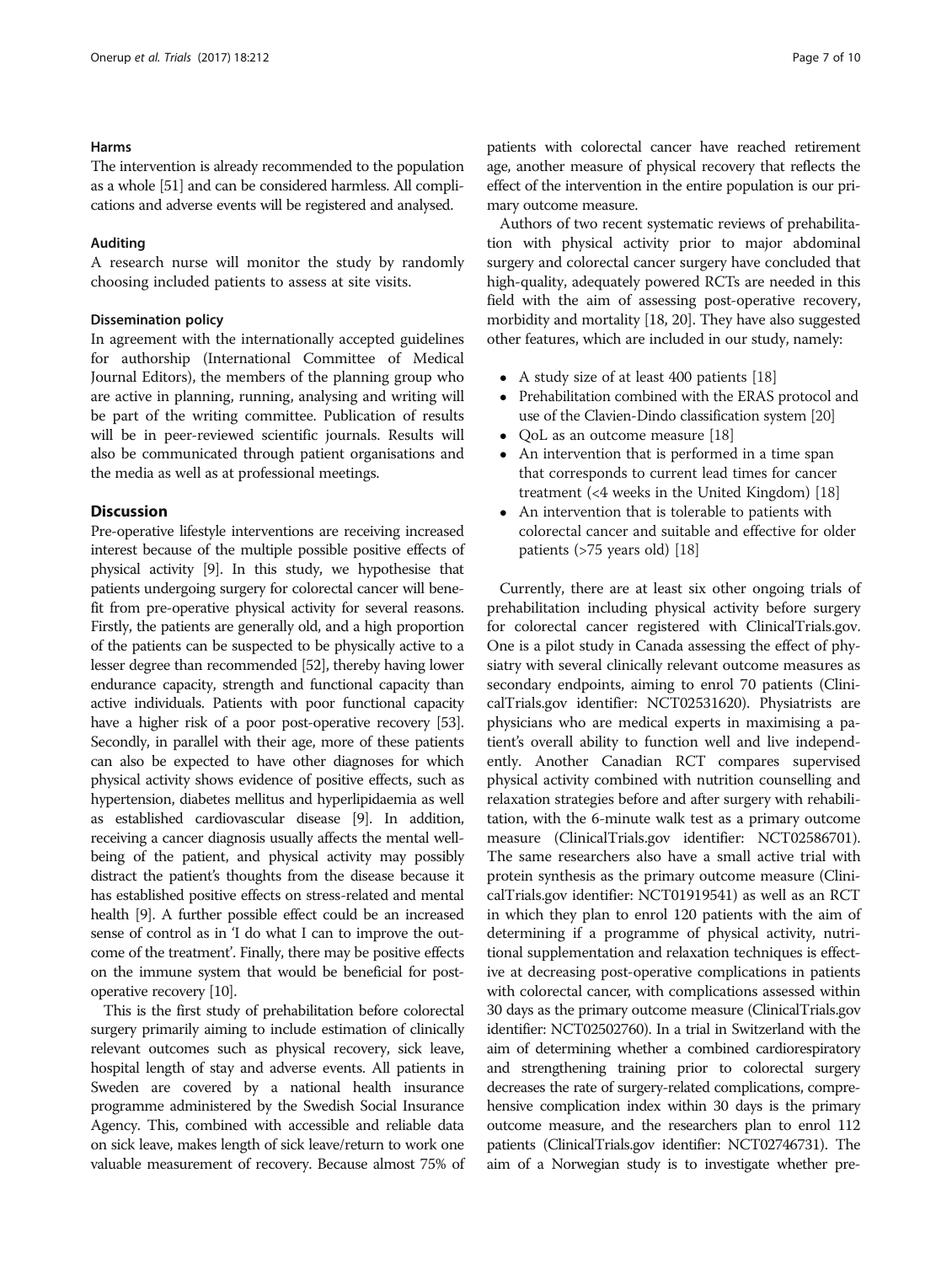<span id="page-7-0"></span>operative exercise training including pelvic floor muscle training during pre-operative radiotherapy can reduce symptoms of bowel, urinary and sexual dysfunction after low anterior resection for rectal cancer (ClinicalTrials.gov identifier: NCT02538913).

The nature of the intervention in our trial is simple and would be easy to implement in clinical practice if shown to be effective. This is important because the compliance rate of any given intervention is crucial for its efficacy. The reason for failure of more intensive physical activity interventions [[14\]](#page-8-0) may be lack of compliance. Thus, we chose a physical activity intervention level with the aim of achieving a high compliance rate.

The post-operative intervention in this study is similar to the recommendations on physical activity given to the general public [[54\]](#page-9-0). This is practical for several reasons. On one hand, recommendations to the general public convey few side effects for most individuals, which makes the intervention safe also for patients with colorectal cancer. On the other hand, the intervention is known to have several benefits other than the possible benefits analysed in this study [[54\]](#page-9-0). One expectation is that a portion of the participants in the study who change their lifestyle in connection with a life-changing event such as cancer treatment will continue with their new lifestyle after the study period and thus have several other health benefits.

## Trial status

Inclusion of patients started in January 2015 and is ongoing.

## Additional file

[Additional file 1:](dx.doi.org/10.1186/s13063-017-1949-9) SPIRIT checklist listing where important information on the study can be found in this manuscript. (PDF 377 kb)

#### Abbreviations

ASA: American Society of Anesthesiologists physical status; AUDIT-C: Alcohol Use Disorders Identification Test alcohol consumption questions; BPI-SF: Brief Pain Inventory–Short Form; CRF: Case report form; CRP: C-reactive protein; ERAS: Enhanced Recovery After Surgery; Hb: Haemoglobin; HbA1c: Glycated haemoglobin; IGF-1: Insulin-like growth factor 1; IGFBP-3: Insulin-like growth factor-binding protein 3; IMT: Inspiratory muscle training; IPAQ: International Physical Activity Questionnaire; MIP: Maximal inspiratory pressure; QALY: Quality-adjusted life-years; QoL: Quality of life; RCT: Randomised controlled trial; SPIRIT: Standard Protocol Items: Recommendations for Interventional Trials; WBC: White blood cells

#### Acknowledgements

Not applicable.

#### Funding

This trial is externally financed by grants from AFA Insurance (award number 150072), Sahlgrenska University Hospital (ALF grant 4307771, agreement concerning research and education of doctors), the Mary von Sydow foundation (grant number 1216), the Swedish Cancer Society (award number CAN 2016/362), the Assar Gabrielssons Foundation (award number FB16-95) and the Swedish Society of Medicine (award number SLS-499811). Applications to some of the sponsors were fully peer-reviewed. The sponsors have had no role in planning or performing the study and will have no role in interpreting data.

#### Availability of data and materials

Data sharing is not applicable to this article, because no datasets were generated or analysed during the present study. A SPIRIT checklist is available as an additional file (see Additional file 1).

#### Authors' contributions

AO participated in the design and coordination of the study and drafted the manuscript. EA participated in the design and coordination of the study and helped to draft the manuscript. DB participated in the design and coordination of the study and helped to draft the manuscript. MB participated in the design of the study and helped to draft the manuscript. MFO participated in the design of the study and helped to draft the manuscript. EGG participated in the design and coordination of the study and helped to draft the manuscript. SS participated in the design of the study and helped to draft the manuscript. SET participated in the design of the study and helped to draft the manuscript. EH participated in the design and coordination of the study and helped to draft the manuscript. HN participated in the design and coordination of the study and helped to draft the manuscript. All authors read and approved the final manuscript.

#### Authors' information

Not applicable.

#### Competing interests

The authors declare that they have no competing interests.

#### Consent for publication

Not applicable.

#### Ethics approval and consent to participate

Permission to conduct the study was obtained from the Regional Ethics Board in Gothenburg (2014-10-30, DNR:597-14). The Regional Ethics Board is a centralised ethics committee that can approve further study centres. The trial protocol is registered at ClinicalTrials.gov with the identifier NCT02299596 (date of first registry 17 November 2014). A research nurse will obtain written informed consent prior to any study-specific procedures. For a copy of the informed consent materials, please visit [www.ssorg.net](http://www.ssorg.net/).

#### Publisher's Note

Springer Nature remains neutral with regard to jurisdictional claims in published maps and institutional affiliations.

#### Author details

<sup>1</sup>Scandinavian Surgical Outcomes Research Group (SSORG), Department of Surgery, Institute of Clinical Sciences, Sahlgrenska Academy, University of Gothenburg, Gothenburg, Sweden. <sup>2</sup>Department of Neuroscience and Physiology, Sahlgrenska Academy, University of Gothenburg, Gothenburg, Sweden.<sup>3</sup> Department of Food and Nutrition and Sport Science, University of Gothenburg, Gothenburg, Sweden. <sup>4</sup> Sahlgrenska University Hospital/Östra, Gothenburg, Sweden. <sup>5</sup>Department of Gastrosurgical Research and Education, Sahlgrenska Academy at Gothenburg University, Gothenburg, Sweden. <sup>6</sup>Department of Physical Therapy and Surgery, Sahlgrenska University Hospital, Gothenburg, Sweden. <sup>7</sup>Department of Surgery, Skövde Hospital/KSS, Skövde, Sweden. <sup>8</sup>Department of Anesthesiology, Institute of Clinical Sciences, Sahlgrenska Academy, University of Gothenburg, Gothenburg, Sweden.

#### Received: 22 December 2016 Accepted: 23 April 2017 Published online: 08 May 2017

#### References

- Kodeda K, Nathanaelsson L, Jung B, Olsson H, Jestin P, Sjovall A, et al. Population-based data from the Swedish Colon Cancer Registry. Br J Surg. 2013;100(8):1100–7. doi[:10.1002/bjs.9166](http://dx.doi.org/10.1002/bjs.9166).
- 2. Pahlman L, Bohe M, Cedermark B, Dahlberg M, Lindmark G, Sjodahl R, et al. The Swedish rectal cancer registry. Br J Surg. 2007;94(10):1285–92. doi[:10.](http://dx.doi.org/10.1002/bjs.5679) [1002/bjs.5679.](http://dx.doi.org/10.1002/bjs.5679)
- 3. Brown SR, Mathew R, Keding A, Marshall HC, Brown JM, Jayne DG. The impact of postoperative complications on long-term quality of life after curative colorectal cancer surgery. Ann Surg. 2014;259(5):916–23. doi:[10.](http://dx.doi.org/10.1097/SLA.0000000000000407) [1097/SLA.0000000000000407](http://dx.doi.org/10.1097/SLA.0000000000000407).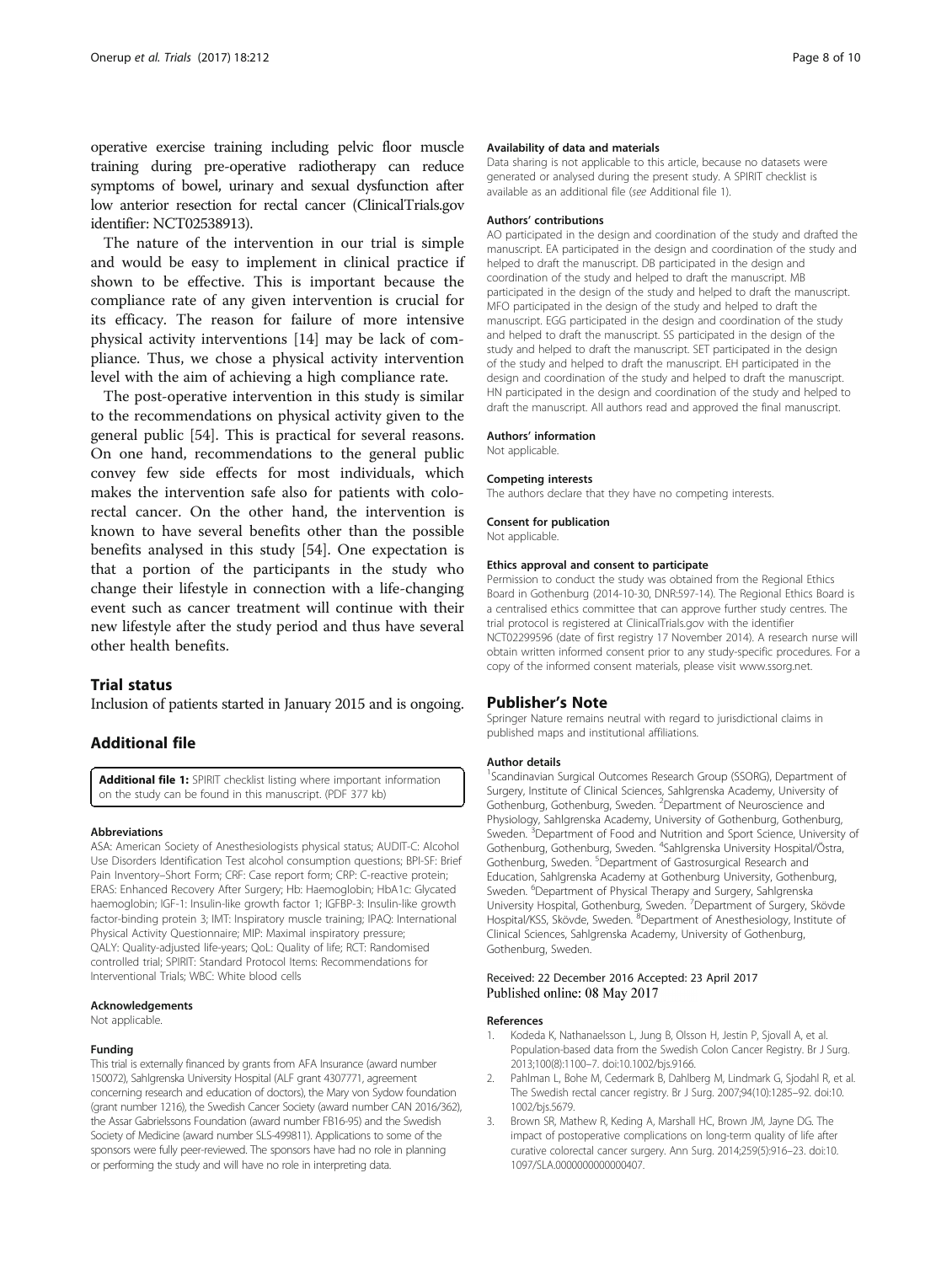- <span id="page-8-0"></span>4. Socialstyrelsen. [http://www.socialstyrelsen.se/riktlinjer/forsakringsmedicinsktbeslutsstod/](http://www.socialstyrelsen.se/riktlinjer/forsakringsmedicinsktbeslutsstod/koloncancer-c18-c19) [koloncancer-c18-c19.](http://www.socialstyrelsen.se/riktlinjer/forsakringsmedicinsktbeslutsstod/koloncancer-c18-c19) Accessed 4 May 2017.
- 5. Socialstyrelsen. Försäkringsmedicinskt beslutsstöd rektalcancer, ickespridd. [http://www.socialstyrelsen.se/riktlinjer/forsakringsmedicinsktbeslutsstod/](http://www.socialstyrelsen.se/riktlinjer/forsakringsmedicinsktbeslutsstod/rektalcancer-c20-c) [rektalcancer-c20-c2](http://www.socialstyrelsen.se/riktlinjer/forsakringsmedicinsktbeslutsstod/rektalcancer-c20-c)1. Accessed 4 May 2017.
- 6. Haydon AM, Macinnis RJ, English DR, Giles GG. Effect of physical activity and body size on survival after diagnosis with colorectal cancer. Gut. 2006;55(1): 62–7. doi[:10.1136/gut.2005.068189](http://dx.doi.org/10.1136/gut.2005.068189).
- 7. Meyerhardt JA, Giovannucci EL, Holmes MD, Chan AT, Chan JA, Colditz GA, et al. Physical activity and survival after colorectal cancer diagnosis. J Clin Oncol. 2006;24(22):3527–34. doi[:10.1200/JCO.2006.06.0855.](http://dx.doi.org/10.1200/JCO.2006.06.0855)
- 8. Meyerhardt JA, Heseltine D, Niedzwiecki D, Hollis D, Saltz LB, Mayer RJ, et al. Impact of physical activity on cancer recurrence and survival in patients with stage III colon cancer: findings from CALGB 89803. J Clin Oncol. 2006;24(22):3535–41. doi:[10.1200/JCO.2006.06.0863.](http://dx.doi.org/10.1200/JCO.2006.06.0863)
- 9. Kesaniemi YK, Danforth Jr E, Jensen MD, Kopelman PG, Lefebvre P, Reeder BA. Dose-response issues concerning physical activity and health: an evidencebased symposium. Med Sci Sports Exerc. 2001;33(6 Suppl):S351–8.
- 10. Shephard RJ, Shek PN. Potential impact of physical activity and sport on the immune system – a brief review. Br J Sports Med. 1994;28(4): 247–55.
- 11. Haydon AM, Macinnis RJ, English DR, Morris H, Giles GG. Physical activity, insulin-like growth factor 1, insulin-like growth factor binding protein 3, and survival from colorectal cancer. Gut. 2006;55(5):689–94. doi[:10.1136/gut.2005.081547.](http://dx.doi.org/10.1136/gut.2005.081547)
- 12. Rinaldi S, Cleveland R, Norat T, Biessy C, Rohrmann S, Linseisen J, et al. Serum levels of IGF-I, IGFBP-3 and colorectal cancer risk: results from the EPIC cohort, plus a meta-analysis of prospective studies. Int J Cancer. 2010;126(7):1702–15. doi:[10.1002/ijc.24927](http://dx.doi.org/10.1002/ijc.24927).
- 13. Lee DH, Kim JY, Lee MK, Lee C, Min JH, Jeong DH, et al. Effects of a 12-week home-based exercise program on the level of physical activity, insulin, and cytokines in colorectal cancer survivors: a pilot study. Support Care Cancer. 2013;21(9):2537–45. doi[:10.1007/s00520-013-1822-7.](http://dx.doi.org/10.1007/s00520-013-1822-7)
- 14. Carli F, Charlebois P, Stein B, Feldman L, Zavorsky G, Kim DJ, et al. Randomized clinical trial of prehabilitation in colorectal surgery. Br J Surg. 2010;97(8):1187–97. doi[:10.1002/bjs.7102](http://dx.doi.org/10.1002/bjs.7102).
- 15. Gillis C, Li C, Lee L, Awasthi R, Augustin B, Gamsa A, et al. Prehabilitation versus rehabilitation: a randomized control trial in patients undergoing colorectal resection for cancer. Anesthesiology. 2014;121(5):937–47. doi[:10.1097/ALN.0000000000000393.](http://dx.doi.org/10.1097/ALN.0000000000000393)
- 16. Li C, Carli F, Lee L, Charlebois P, Stein B, Liberman AS, et al. Impact of a trimodal prehabilitation program on functional recovery after colorectal cancer surgery: a pilot study. Surg Endosc. 2013;27(4):1072–82. doi[:10.1007/](http://dx.doi.org/10.1007/s00464-012-2560-5) [s00464-012-2560-5.](http://dx.doi.org/10.1007/s00464-012-2560-5)
- 17. Dronkers JJ, Lamberts H, Reutelingsperger IM, Naber RH, Dronkers-Landman CM, Veldman A, et al. Preoperative therapeutic programme for elderly patients scheduled for elective abdominal oncological surgery: a randomized controlled pilot study. Clin Rehabil. 2010;24(7):614–22. doi[:10.1177/0269215509358941](http://dx.doi.org/10.1177/0269215509358941).
- 18. Boereboom C, Doleman B, Lund JN, Williams JP. Systematic review of pre-operative exercise in colorectal cancer patients. Tech Coloproctol. 2016;20(2):81–9. doi[:10.1007/s10151-015-1407-1](http://dx.doi.org/10.1007/s10151-015-1407-1).
- 19. Hijazi Y, Gondal U, Aziz O. A systematic review of prehabilitation programs in abdominal cancer surgery. Int J Surg. 2017;39:156–62. doi[:10.1016/j.ijsu.2017.01.111](http://dx.doi.org/10.1016/j.ijsu.2017.01.111).
- 20. Moran J, Guinan E, McCormick P, Larkin J, Mockler D, Hussey J, et al. The ability of prehabilitation to influence postoperative outcome after intra-abdominal operation: a systematic review and meta-analysis. Surgery. 2016;160(5):1189–201. doi[:10.1016/j.surg.2016.05.014](http://dx.doi.org/10.1016/j.surg.2016.05.014).
- 21. Bobbio A, Chetta A, Ampollini L, Primomo GL, Internullo E, Carbognani P, et al. Preoperative pulmonary rehabilitation in patients undergoing lung resection for non-small cell lung cancer. Eur J Cardiothorac Surg. 2008;33(1): 95–8. doi[:10.1016/j.ejcts.2007.10.003.](http://dx.doi.org/10.1016/j.ejcts.2007.10.003)
- 22. Hulzebos EH, Helders PJ, Favie NJ, De Bie RA, Brutel de la Riviere A, Van Meeteren NL. Preoperative intensive inspiratory muscle training to prevent postoperative pulmonary complications in high-risk patients undergoing CABG surgery: a randomized clinical trial. JAMA. 2006;296(15):1851–7. doi:[10.1001/jama.296.15.1851.](http://dx.doi.org/10.1001/jama.296.15.1851)
- 23. Herdy AH, Marcchi PL, Vila A, Tavares C, Collaco J, Niebauer J, et al. Pre- and postoperative cardiopulmonary rehabilitation in hospitalized patients undergoing coronary artery bypass surgery: a randomized controlled trial. Am J Phys Med Rehabil. 2008;87(9):714–9. doi[:10.1097/PHM.0b013e3181839152](http://dx.doi.org/10.1097/PHM.0b013e3181839152).
- 24. Jones LW, Peddle CJ, Eves ND, Haykowsky MJ, Courneya KS, Mackey JR, et al. Effects of presurgical exercise training on cardiorespiratory fitness among patients undergoing thoracic surgery for malignant lung lesions. Cancer. 2007;110(3):590–8. doi:[10.1002/cncr.22830](http://dx.doi.org/10.1002/cncr.22830).
- 25. Borg G. Borg's perceived exertion and pain scales. Champaign: Human Kinetics; 1998.
- 26. American Thoracic Society/European Respiratory Society. ATS/ERS statement on respiratory muscle testing. Am J Respir Crit Care Med. 2002;166(4):518–624. doi:[10.1164/rccm.166.4.518](http://dx.doi.org/10.1164/rccm.166.4.518).
- 27. Nygren J, Thacker J, Carli F, Fearon KC, Norderval S, Lobo DN, et al. Guidelines for perioperative care in elective rectal/pelvic surgery: Enhanced Recovery After Surgery (ERAS®) Society recommendations. Clin Nutr. 2012; 31(6):801–16. doi[:10.1016/j.clnu.2012.08.012](http://dx.doi.org/10.1016/j.clnu.2012.08.012).
- 28. Onerup A, Angeras U, Bock D, Borjesson M, Fagevik Olsen M, Gellerstedt M, et al. The preoperative level of physical activity is associated to the postoperative recovery after elective cholecystectomy – a cohort study. Int J Surg. 2015;19:35–41. doi:[10.1016/j.ijsu.2015.05.023](http://dx.doi.org/10.1016/j.ijsu.2015.05.023).
- 29. Nilsson H, Angeras U, Bock D, Borjesson M, Onerup A, Fagevik Olsen M, et al. Is preoperative physical activity related to post-surgery recovery? A cohort study of patients with breast cancer. BMJ Open. 2016;6(1):e007997. doi[:10.1136/bmjopen-2015-007997](http://dx.doi.org/10.1136/bmjopen-2015-007997).
- 30. Onerup A, Bock D, Börjesson M, Fagevik Olsén M, Gellerstedt M, Haglind E, et al. Is preoperative physical activity related to post-surgery recovery?—a cohort study of colorectal cancer patients. Int J Colorectal Dis. 2016;31(6): 1131–40. doi[:10.1007/s00384-016-2551-4.](http://dx.doi.org/10.1007/s00384-016-2551-4)
- 31. Clavien PA, Barkun J, de Oliveira ML, Vauthey JN, Dindo D, Schulick RD, et al. The Clavien-Dindo classification of surgical complications: five-year experience. Ann Surg. 2009;250(2):187–96. doi:[10.1097/SLA.](http://dx.doi.org/10.1097/SLA.0b013e3181b13ca2) [0b013e3181b13ca2.](http://dx.doi.org/10.1097/SLA.0b013e3181b13ca2)
- 32. Slankamenac K, Graf R, Barkun J, Puhan MA, Clavien PA. The comprehensive complication index: a novel continuous scale to measure surgical morbidity. Ann Surg. 2013;258(1):1–7. doi[:10.1097/SLA.0b013e318296c732.](http://dx.doi.org/10.1097/SLA.0b013e318296c732)
- 33. Sassi F. Calculating QALYs, comparing QALY and DALY calculations. Health Policy Plan. 2006;21(5):402–8. doi:[10.1093/heapol/czl018](http://dx.doi.org/10.1093/heapol/czl018).
- 34. Cleeland CS, Body JJ, Stopeck A, von Moos R, Fallowfield L, Mathias SD, et al. Pain outcomes in patients with advanced breast cancer and bone metastases: results from a randomized, double-blind study of denosumab and zoledronic acid. Cancer. 2013;119(4):832–8. doi[:10.1002/cncr.27789](http://dx.doi.org/10.1002/cncr.27789).
- 35. Craig CL, Marshall AL, Sjostrom M, Bauman AE, Booth ML, Ainsworth BE, et al. International Physical Activity Questionnaire: 12-country reliability and validity. Med Sci Sports Exerc. 2003;35(8):1381–95. doi:[10.1249/01.MSS.](http://dx.doi.org/10.1249/01.MSS.0000078924.61453.FB) [0000078924.61453.FB](http://dx.doi.org/10.1249/01.MSS.0000078924.61453.FB).
- 36. Saltin B, Grimby G. Physiological analysis of middle-aged and old former athletes: comparison with still active athletes of the same ages. Circulation. 1968;38(6):1104–15.
- 37. Thune I, Njolstad I, Lochen ML, Forde OH. Physical activity improves the metabolic risk profiles in men and women: the Tromso Study. Arch Intern Med. 1998;158(15):1633–40.
- 38. Wilhelmsen L, Tibblin G, Aurell M, Bjure J, Ekstrom-Jodal B, Grimby G. Physical activity, physical fitness and risk of myocardial infarction. Adv Cardiol. 1976;18:217–30.
- 39. Rosengren A, Wilhelmsen L. Physical activity protects against coronary death and deaths from all causes in middle-aged men: evidence from a 20-year follow-up of the primary prevention study in Goteborg. Ann Epidemiol. 1997;7(1):69–75.
- 40. Rodjer L, Jonsdottir IH, Rosengren A, Bjorck L, Grimby G, Thelle DS, et al. Self-reported leisure time physical activity: a useful assessment tool in everyday health care. BMC Public Health. 2012;12:693. doi:[10.1186/1471-2458-12-693](http://dx.doi.org/10.1186/1471-2458-12-693).
- 41. Andersen LB, Schnohr P, Schroll M, Hein HO. All-cause mortality associated with physical activity during leisure time, work, sports, and cycling to work. Arch Intern Med. 2000;160(11):1621–8.
- 42. Hays RD, Morales LS. The RAND-36 measure of health-related quality of life. Ann Med. 2001;33(5):350–7.
- 43. Garratt AM, Ruta DA, Abdalla MI, Buckingham JK, Russell IT. The SF36 health survey questionnaire: an outcome measure suitable for routine use within the NHS? BMJ. 1993;306(6890):1440–4.
- 44. EuroQol G. EuroQol a new facility for the measurement of health-related quality of life. Health Policy. 1990;16(3):199–208.
- 45. Antonovsky A. The structure and properties of the sense of coherence scale. Soc Sci Med. 1993;36(6):725–33.